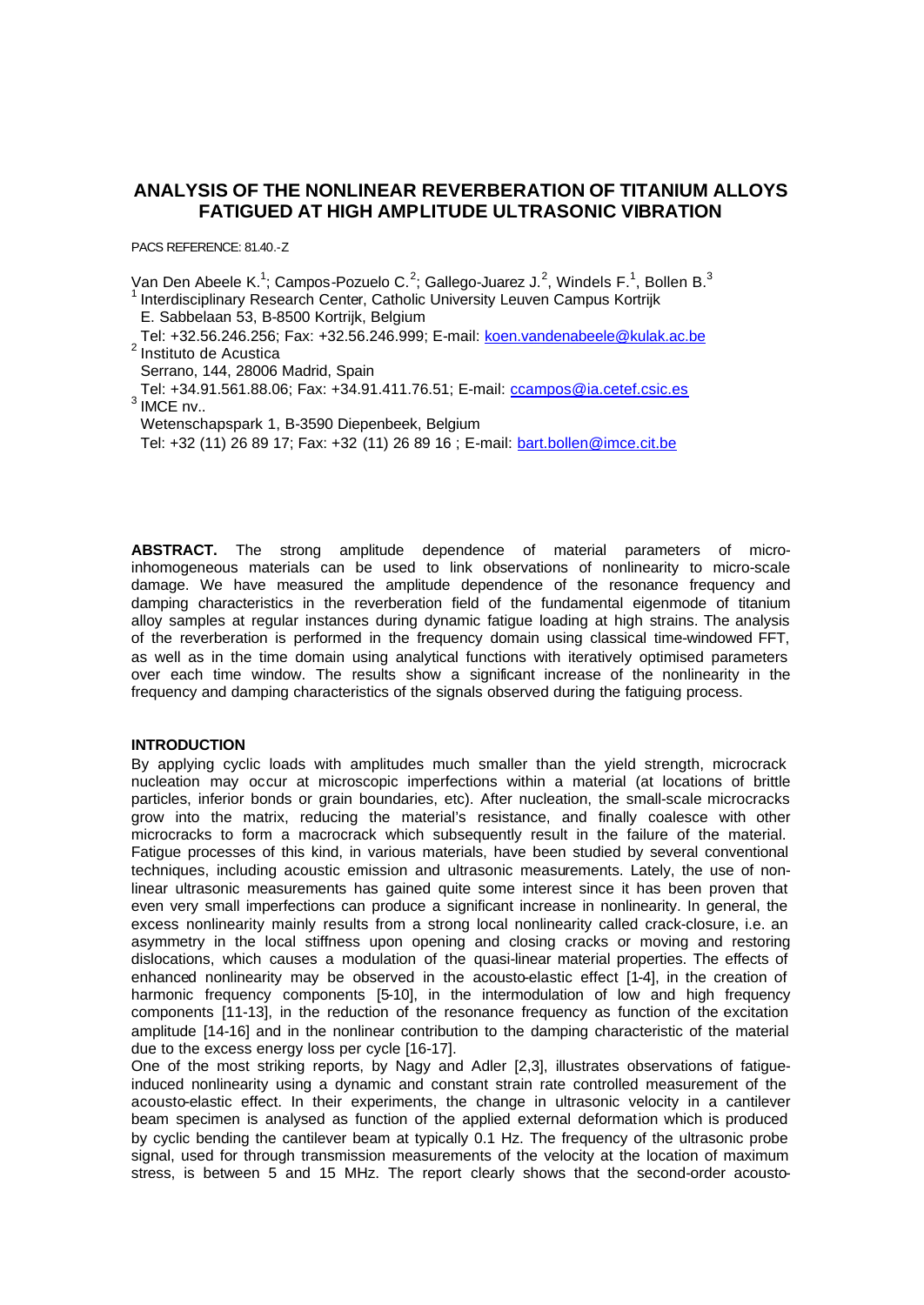elastic parameter, expressing the quadratic dependence of the ultrasonic velocity on the instantaneous strain, is far more sensitive to early fatigue processes than all of the linear ultrasonic and mechanical material properties (linear velocity, attenuation and static modulus). Experiments were performed on plastics, metals (alloys), adhesive metals and metal matrix composites.

In this paper we describe the results of an investigation using a resonance technique to monitor the fatigue process in titanium alloys. The procedure is based on the analysis of the reverberation signal as function of the instantaneous amplitude response. First we explain the experimental method and set-up, including the choice of the sample geometry. In the discussion of the results, we confirm the expectations reported by Nagy and Adler: nonlinearity parameters are indeed far more sensitive to linear parameters.

### **EXPERIMENTAL METHOD AND ARRANGEMENT**

In the present study, we limit our investigation to monitoring the fatigue of titanium alloys (Ti 6AI 4V, a material which is commonly used in the construction of high-power transducers). Both the fatiguing and the non-destructive monitoring of the relevant material parameters were performed in a resonant mode.

The experimental set-up used for fatiguing the samples and measuring the linear and nonlinear characteristics is shown in Figure 1. It consists of a high performance driving apparatus to excite the samples at resonance and a sensitive data acquisition system. A detailed description of this set-up can be found in [17]. The generator is equipped with a feedback system that automatically adjusts the excitation frequency to the sample's resonant frequency. The sample is attached to the tapered end of the stepped horn which is connected to the piezoceramic sandwich.

In order to achieve high strains, the samples are designed as prismatic bars with stepped profiles [17-18] and slightly rounded transitions (see Figure 1). Their size is adjusted to match their first flexural resonance mode with the transducer's resonance frequency as closely as possible (typical size is 4 by 1 cm with stepped height of 0.25 cm, 1 cm, 0.25 cm). The theoretical strain profile of such samples in the first flexural resonance mode is shown in Figure 2 [17]. Typical resonant modes for different samples range from 21 to 23 kHz. The Modal Damping Ratio (  $\xi = \frac{1}{2Q}$ ), with Q the quality factor) is approximately 0.0005 for intact samples. Steady state resonances are usually attained after 3Q cycles, i.e. after 3000 cycles.

The data acquisition system consists of a He-Ne laser vibrometer providing non-intrusive measurements of the out-of-plane particle velocity in the range of 10 microns/s up to 10 m/s for frequencies of up to 1.5 Mhz. The vibrometer picks up the signal at one of the thin edges (position of highest velocity) and is connected to an oscilloscope and a computer to store and analyse the signals.

As mentioned before, the same experimental set-up is used to induce fatigue in the samples and to monitor the linear and nonlinear characteristics.



Figure 1: Experimental set-up for fatiguing the samples in the first flexural mode. The same driver is used in combination with a data acquisition system to measure the linear and nonlinear characteristics. Insert: geometry of the samples.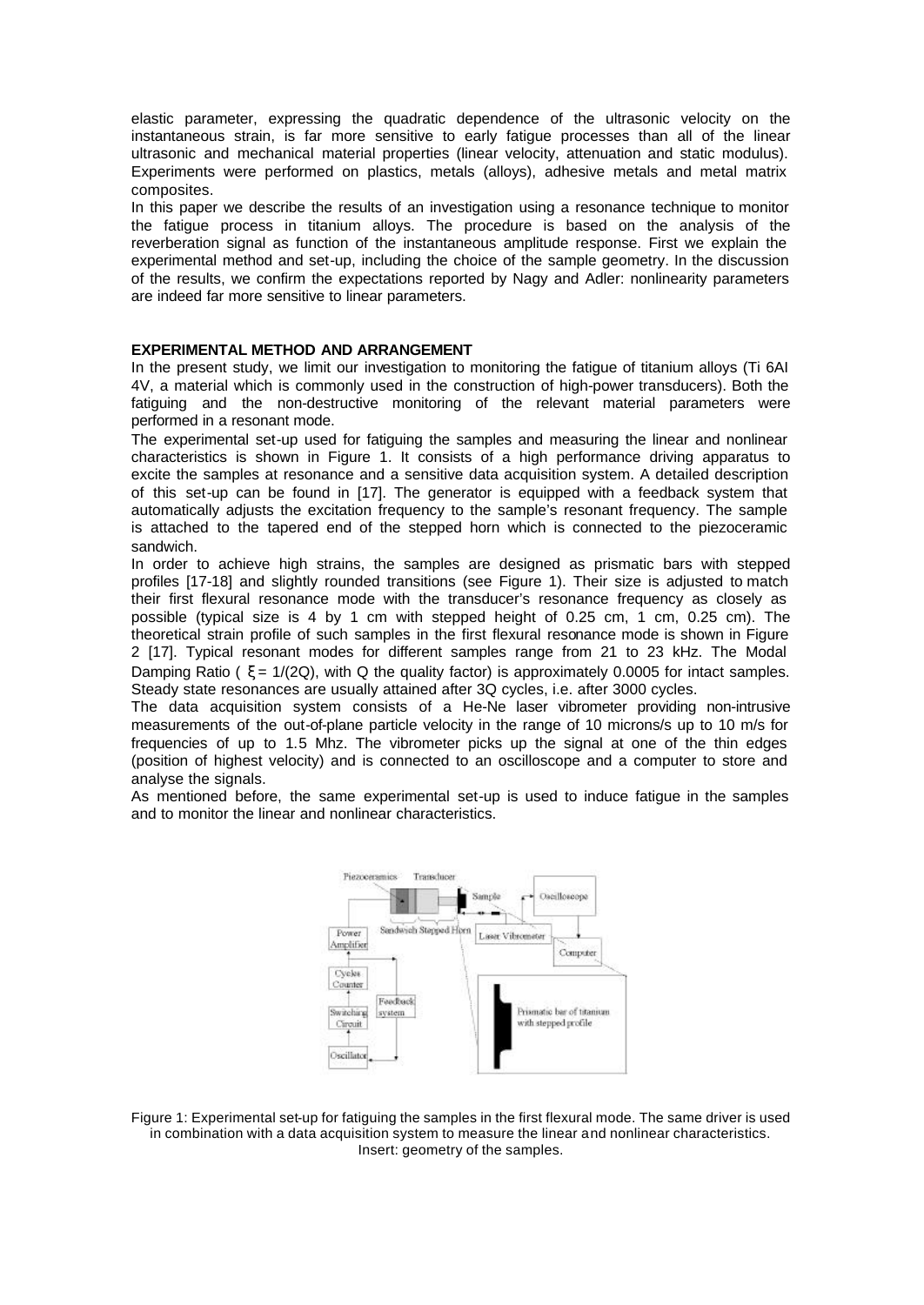#### Fatiguing The Sample

In order to fatigue the samples, bursts of 0.2s with an off-interval of 3s were used. The operation frequency is continuously adjusted by the feedback loop system of the generator, taking into account the geometrical specifications of the sample and the excitation level. The latter is very important since the resonance frequency may depend on the applied excitation, especially when microstructural damage has occurred. To induce fatigue, the samples were driven at a voltage of 40-60V, corresponding to a peak stress value of about 300 MPa (3.25 nanostrain). It is important to note that this value is considerably smaller than the yield stress which can be deduced from static fracture analysis. The samples were subjected to resonances at these amplitudes for up to five million cycles (approximately 1250 bursts). The burst length and the off-time in between bursts was chosen so that sample heating was minimized [17].

### Probing The Linear And Nonlinear Characteristics

The technique used in this study to monitor the linear and nonlinear characteristics of the sample is an extension of the simple ring-down measurement for a resonant mode. First, we subject the sample to a sinusoidal excitation at its resonance frequency using the same excitation apparatus as in the case of the fatigue loading. However, the voltage is reduced to 10V, corresponding to a peak stress of about 90 MPa. The feedback loop accounts for the adjustment of the driving frequency at this excitation level. The electrical signal is a burst of 0.2s. The velocity response of the sample is captured by the data acquisition system and the decreasing sinusoidal signal at the turn-off of the excitation burst is analysed. For a material with linear characteristics, the characteristic decay of the amplitude with time is a measure of the MDR *x*, and the dominant frequency in the decaying signal corresponds exactly to the resonance frequency of the sample *f*. Indeed, if the damping of the structure is of a linear viscous type, the captured signal has the form of an exponentially decaying sine function:

$$
s(t) = V_0 e^{-X W t} \sin(wt - j)
$$
 (1)

where *Vo* is the initial (steady state) amplitude, *j* the phase, ω the angular frequency containing the response frequency  $f(2p\mathbf{f} = \mathbf{w})$ , and  $\xi$  the MDR.

In materials which exhibit nonlinear behaviour, the resonant frequency and damping characteristics depend on the internal strain amplitudes [14-16]. Using a time-windowed analysis it is possible to quantify the effect of the nonlinearity on both resonance frequency and modal damping ratio as a function of the instantaneous amplitude in the reverberation signal. This can be done in the frequency domain using a discrete Fourier analysis (DFT) on the timewindowed (and zero-padded) signal, or in the time domain by using the Resonant Frequency and Damping Analyzer (RFDA). As described in Ref.[19], the RFDA performs an iterative algorithm of curve fitting the measured signal in the time domain to Eq.(1), and identifies the 4 parameters in Eq.(1) for each time window. Next, we express the resonance frequency *f* and the MDR ξ as function of the mean velocity amplitude in the time window:

$$
f(V) = f_0 (1 - \mathbf{a}_1 V + \dots)
$$
 (2)

$$
\mathbf{x}(\vee)=\mathbf{x}_0(1+\mathbf{a}_2V+\ldots)
$$
 (3)

from which we can obtain the linear as well as the nonlinear sample characteristics, i.e., the low amplitude (linear) resonance frequency and MDR  $f_0$  and  $\mathbf{x}_0$ , and the first order relative changes in the linear parameters represented by  $a_1$  and  $a_2$ .

Since we only intend to demonstrate the power of nonlinear techniques as a sensitive tool for non-destructive evaluation in the early stage development of microdamage, we do not care too much about the true definition of the nonlinearity parameters. Following prior investigations [13,14,20,21], we may refer to studies of the effect of mesoscale hysteretic stress-strain relations on the macroscopic nonlinear behaviour of a material. These studies indeed show in a first approximation that nonlinear hysteretic state relations result in a linear reduction of the resonant frequency with strain amplitude and that the attenuation increases with a "nonlinear" contribution (proportional to the amplitude) due to hysteretic damping. These first order approximations are reflected in the expressions (2) and (3). However, other effects may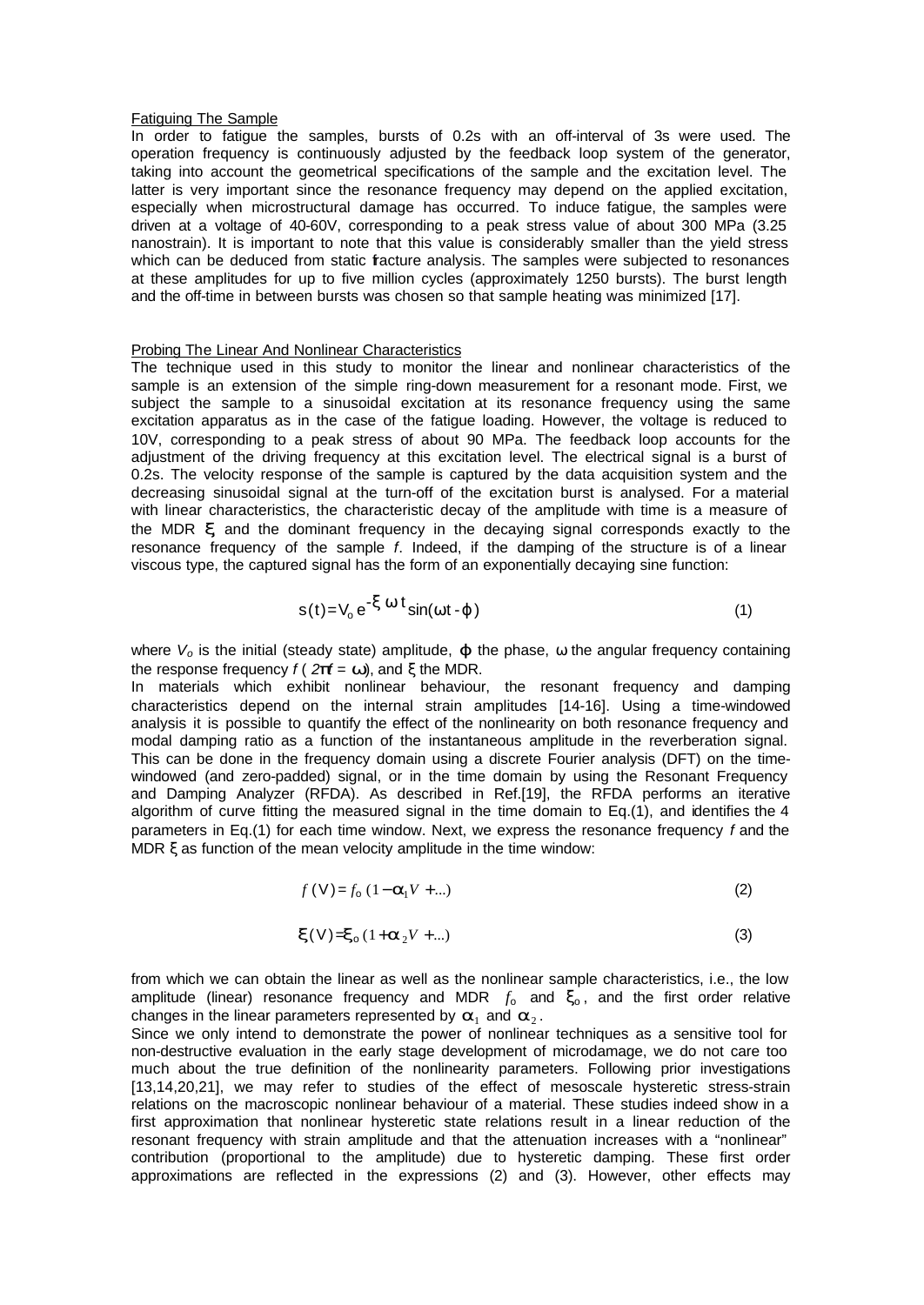



Figure 2: Strain profile of prismatic bars with stepped profiles.

Figure 3: Visualisation of a macrocrack developed at failure in a prismatic titanium bar with stepped profiles.

complicate the interpretation. When a structure is forced to vibrate for a certain period at a given amplitude, the microstructure of the medium can be affected by long term relaxation phenomena, which may influence the behaviour at lower amplitudes (so called slow dynamics) [22,23]. This certainly complicates the interpretation of the time-windowed analysis of the measurements. Nevertheless, for the purpose of this study, it is not necessary to go into further details.

Thus, the complete measurement procedure is as follows: To fatigue the sample, the test structure is excited at high excitation amplitude for a sequence of short bursts (typically 50 bursts of 0.2s) by means of the special generator-transducer combination. After such a sequence, a reverberation measurement at low excitation level (again using a burst of 0.2s) is performed and the response, picked up by the laser vibrometer, is stored and analysed for several time windows both in frequency and in time domain. This allows to extract the linear and nonlinear parameters of interest according to Eq.(2) and (3). Subsequently, the sample is subjected to a new sequence of fatiguing cycles, which is then again followed by a low excitation reverberation measurement and analysis. The sequence of fatigue cycles is repeated till complete failure, i.e., the development of a macrocrack at the sharp transition between the thin and thick part of the sample (see Figure 3).

#### **RESULTS**

After each sequence of fatigue, we extracted the values for the linear resonance frequency *f*<sup>o</sup> , the linear MDR  $x_0$ , and the nonlinear parameters  $a_1$  and  $a_2$  representing the first order dependence of frequency and damping on amplitude. Doing so, we are able to monitor the changes of each of these parameters during the fatigue process. When significant changes were noted, the length of the fatigue sequence was shortened in order to follow the process in more detail. In Figure 4, we have visualized the overall behaviour of the nonlinear parameter  $a_1$ (deduced from the amplitude dependence of the frequency in the reverberation signal, Eq.(2)) and the linear parameters. All measured parameters are normalised to their initial values to display relative changes only. It is clear that the changes in nonlinearity are far more significant than the changes in the linear properties. For better visibility, the relative small changes of the linear parameters are shown in Figure 4 (right) on a magnified scale. Close to failure the nonlinearity has increased by a factor 20, whereas the MDR increased only by a factor 1.5 and the linear frequency decreased by only 2%. In order to appreciate the sensitivity of the nonlinear parameter, a detail of the data for early stages during the fatigue process is displayed in Figure 5. We note that the nonlinearity starts to increase well before any of the linear parameters would indicate the deterioration of the material. At about 2 million cycles in the fatigue process,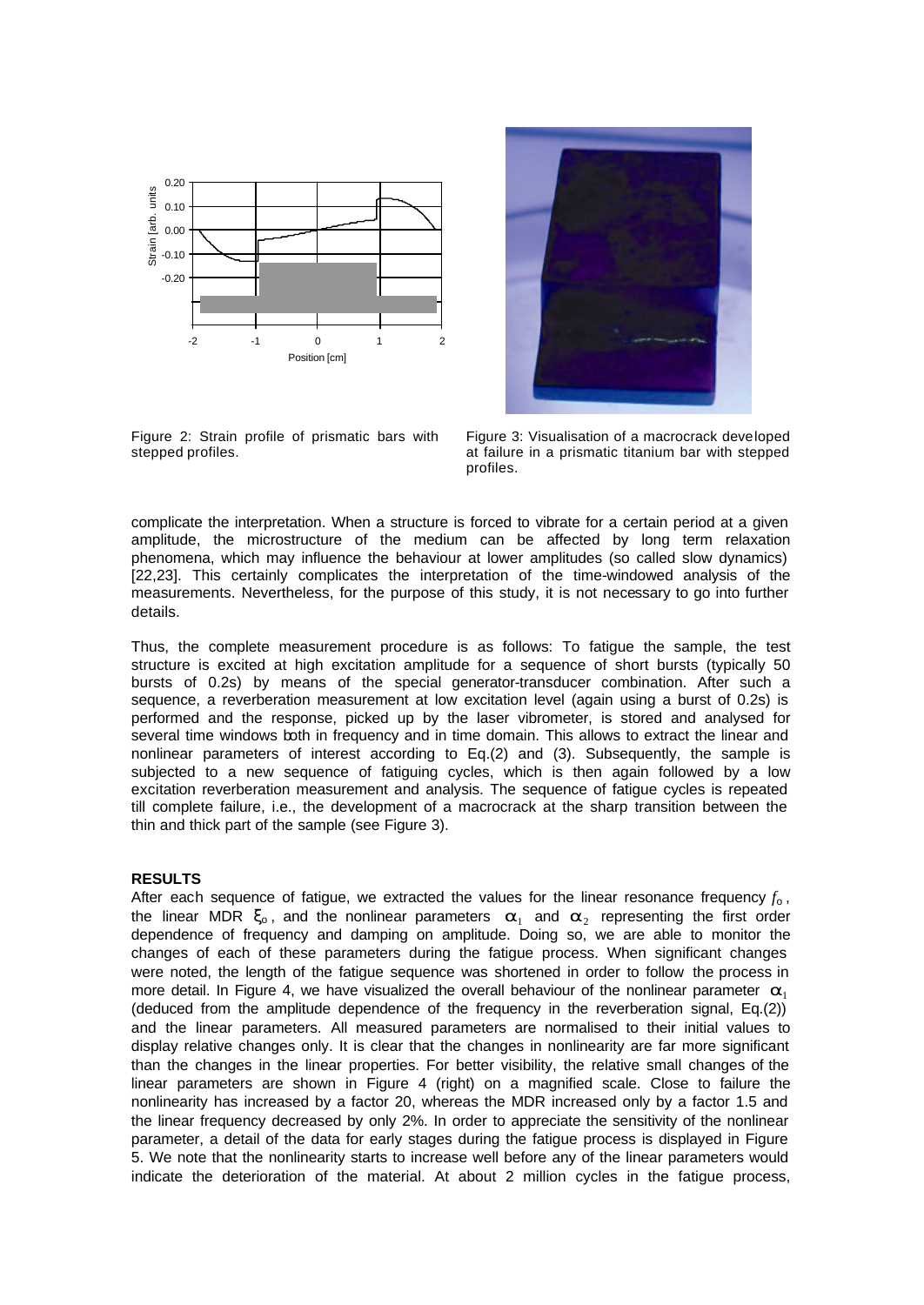

Figure 4: Variation of the linear ( $f_0$  and  $\mathbf{x}_0$ ) and nonlinear ( $\mathbf{a}_1$ ) parameters with fatigue in titanium prismatic bars



Figure 5: Detail of the variation of the linear and nonlinear parameters in titanium prismatic bars at early stages of the fatiguing process

possibly at the formation of the first concentration of microcracks, a significant increase of the nonlinearity can be noted. The linear parameters show a delayed and less drastic change. At 4 million cycles (Figure 4 left), we assume that the microcracks start to coalesce and form a macrocrack which grows upon further fatigue loading until complete failure occurs. The nonlinear parameter increases dramatically. The changes in MDR and to a lesser extend also in resonance frequency also reflect the ultimate road to failure.

In Figure 6 we compare the relative changes in nonlinearity  $a_1$  obtained from the amplitude dependence of the frequency in the reverberation signal with the relative changes in the nonlinear parameter  $a_2$  obtained from the amplitude dependence of the damping. The overall behaviour is quite similar. However, the nonlinearity coefficient  $a_2$  appeared to be negative for a nearly intact sample, and changes its sign during the fatigue life of the specimen. Exactly at the formation of the first concentration of microcracks,  $\overline{a}_2$  becomes positive, indicating the enhanced contribution to damping due to the hysteretic stress-strain behaviour at the microand mesoscale. (Note that the relative value for  $\mathbf{a}_2$  in Figure 6 becomes negative at this point since it has been normalised to its initial value which is negative.) A similar observation was reported by Nagy [3] for a FM355 adhesive layer. In general, we have found that it is easier to measure  $a_1$  in stead of  $a_2$  using the time-domain analysis because of the large error due to resolution problems when measuring  $a_2$  at the low amplitude responses in the tail of the reverberation signal.

#### **CONCLUSIONS**

We investigated the acoustic nonlinearity during the fatigue life of titanium samples and compared the relative changes to measurements of the linear material properties. Fatiguing was induced by dynamic loading at high strains. The linear and nonlinear parameters were deduced